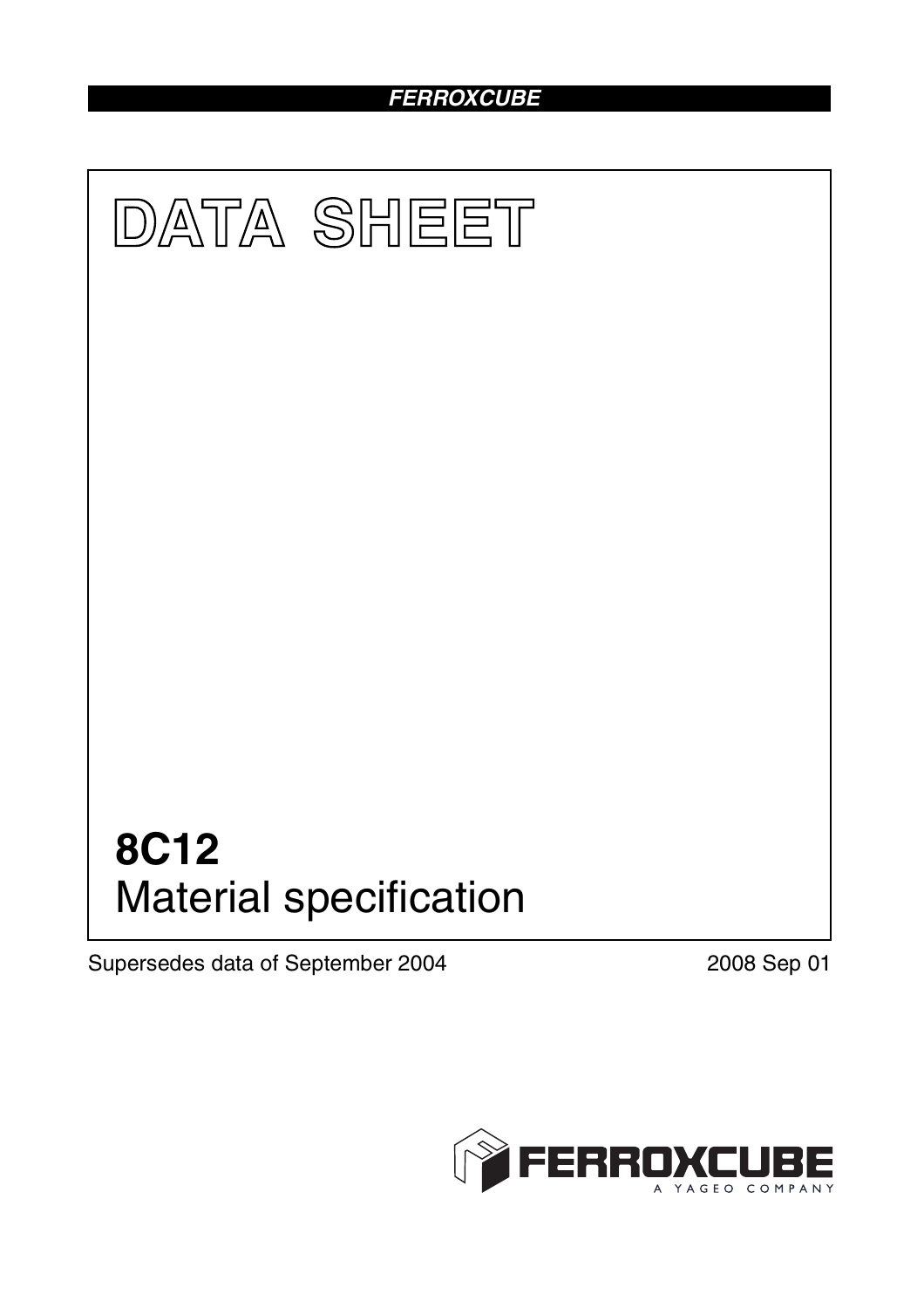# Material specification **8C12**

## **8C12 SPECIFICATIONS**

High permeability specialty NiZn ferrite only used in large toroids and machined products mainly for scientific particle accelerators operating at frequencies up to 2 MHz.

| <b>SYMBOL</b> | <b>CONDITIONS</b>            | <b>VALUE</b>   | <b>UNIT</b>       |
|---------------|------------------------------|----------------|-------------------|
| $\mu_{i}$     | 25 °C; ≤10 kHz;<br>$0.25$ mT | $900 + 20%$    |                   |
| B             | 25 °C; 10 kHz;<br>1200 A/m   | $\approx 260$  | mT                |
|               | 100 °C; 10 kHz;<br>1200 A/m  | $\approx$ 180  |                   |
| $\rho$        | DC; 25 $\degree$ C           | $\approx 10^5$ | $\Omega$ m        |
| $T_{\rm C}$   |                              | $\geq$ 125     | $^{\circ}C$       |
| density       |                              | $\approx 5100$ | kg/m <sup>3</sup> |